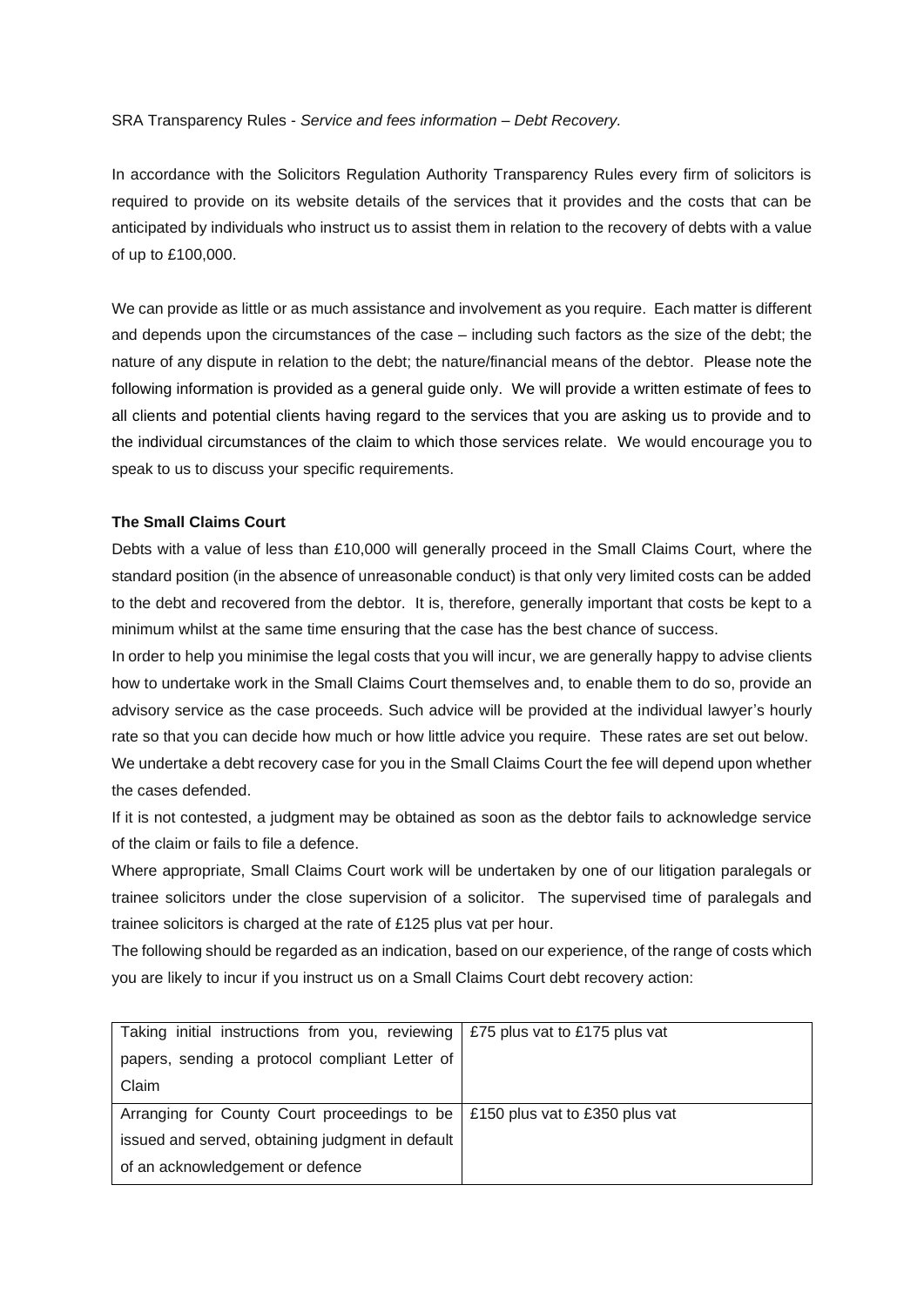Taking all steps from receipt of a defence through to a contested Small Claims Court hearing £750 plus vat to £1,500 plus vat.

In addition, in the Small Claims Court, you should expect to incur a number of disbursements (expenses). Typically, these will include

Courts issue fees: these range from £35 to £455, depending on the amount being claimed; Court listing fee: these range from £27 to £346 depending on the amount being claimed; Advocates fee (for a lawyer to attend the final hearing with you): £750 to £1,000 plus vat.

The typical time frame for obtaining a default judgment is 2 to 4 months.

The time that it takes for a contested case to reach a final hearing in the Small Claims Court can vary widely from court to court but a period of up to 12 months is not unusual at the current time.

## **County Court**

Debts with a value of £10,000 to £100,000 will generally proceed in the County Court as either Fast Track of Multi-Track cases.

Court rules require the parties to follow relevant pre-action protocols with a view to avoiding the necessity of issuing court proceedings if possible. This will include, for example, considering ways of resolving disputes through means such as mediation.

There are large range of factors that affect the cost that you are likely to incur including the amount of investigation that is required to obtain relevant evidence, whether there are highly technical legal or other issues involved, the amount of documents involved, the number of witnesses required and the extent to which the claim is disputed.

We will, therefore, generally agree to work for you at an hourly rate, but we will provide estimates for each stage and, if possible, fixed fees for particular stages.

Work undertaken by Christopher Jackson a specialist litigation solicitor (qualified in 1991) will generally be charged at the rate of £250 per hour plus VAT.

If a highly contested and complex case is pursued through to a contested trial, costs in excess of £100,000 plus VAT could be incurred but it is always the aim to resolve disputes at an early stage. If a debt can be resolved prior to proceedings being issued, it may be that only a fewer hours work is required and this will be invoiced at the agreed hourly rate.

In addition, in the County Court, you should expect to incur a number of disbursements (expenses). Typically, these will include:

Court Issue fees - 5% of the amount claimed;

Application fees - £255.

It may also be appropriate in some cases to instruct a Barrister to assist – typically to provide specialist legal advice or to undertake advocacy. Barristers' fees will depend upon factors such as the area of expertise, the amount of work required and the level of qualification of the Barrister. Junior Barristers